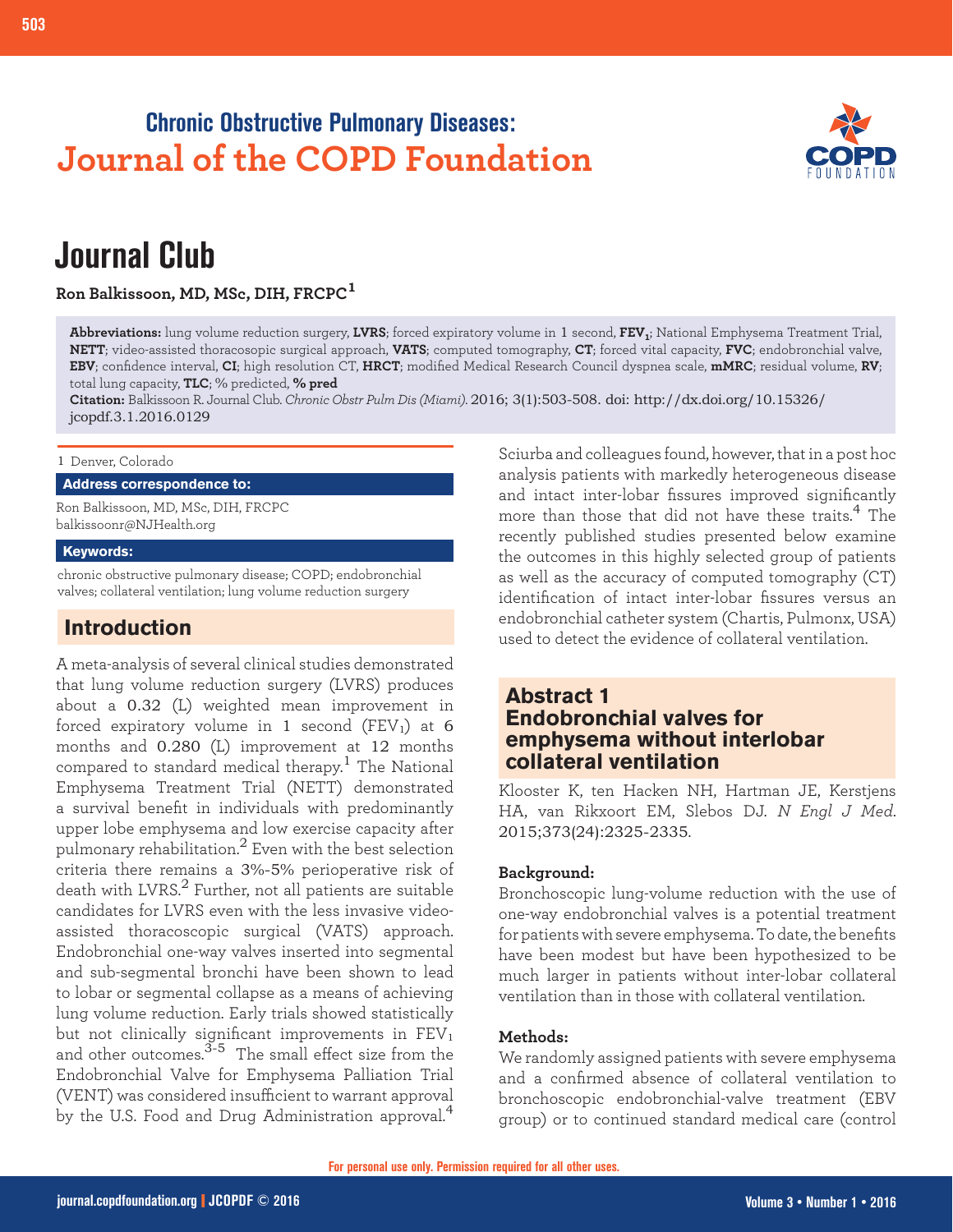group). Primary outcomes were changes from baseline to 6 months in forced expiratory volume in 1 second (FEV<sub>1</sub>), forced vital capacity (FVC), and 6-minute walk distance.

# **Results:**

Eighty-four patients were recruited, of whom 16 were excluded because they had collateral ventilation (13 patients) or because lobar segments were inaccessible to the endobronchial valves (3 patients). The remaining 68 patients (mean [±standard deviation] age, 59±9 years; 46 were women) were randomly assigned to the EBV group (34 patients) or the control group (34). At baseline, the FEV<sub>1</sub> and FVC were  $29\pm7\%$  and  $77\pm18\%$ of the predicted values, respectively, and the 6-minute walk distance was 374±86m. Intention-to-treat analyses showed significantly greater improvements in the EBV group than in the control group from baseline to  $6$  months: the increase in  $FEV<sub>1</sub>$  was greater in the EBV group than in the control group by 140ml (95% confidence interval [CI], 55 to 225), the increase in FVC was greater by 347ml (95% CI, 107 to 588), and the increase in the 6-minute walk distance was greater by 74m (95% CI, 47 to 100) (*P*<0.01 for all comparisons). By 6 months, 23 serious adverse events had been reported in the EBV group, as compared with 5 in the control group (*P*<0.001). One patient in the EBV group died. Serious treatment-related adverse events in this group included pneumothorax (18% of patients) and events requiring valve replacement (12%) or removal  $(15\%)$ .

#### **Conclusions:**

Endobronchial-valve treatment significantly improved pulmonary function and exercise capacity in patients with severe emphysema characterized by an absence of inter-lobar collateral ventilation. (*Funded by the Netherlands Organization for Health Research and Development and the University Medical Center Groningen; Netherlands Trial Register number, NTR2876.*)

# **Comments:**

This was a government funded non-industry sponsored trial. This was an open label trial where patients and investigators knew assignments. The study had a relatively small sample size that was actually increased from the original sample size which had been based

on the VENT trial. The increase was necessary due to the number of pneumothoraces and less than expected improvements in  $FEV<sub>1</sub>$  compared to the control group. The groups were fairly well matched except for gender wherein there were 53% females in the EBV group versus 82% in the control group. The control group was crossed over to EBV after 6 months. The patient population had severe to very severe disease, (mean age 58, 37 pack year smoking history, FEV<sub>1</sub> 29% predicted [%pred], mean modified Medical Research Council [mMRC] dyspnea scale scores 2.7, residual volume [RV] 218%, total lung capacity [TLC] 130%, RV/TLC 60%, 6 min walk test 370 meters, St. George's Respiratory Questionnaire 59), but they would likely be considered candidates for lung volume reduction surgery. We are not provided with information regarding the nature of standard therapy for the control group. Individuals were screened using high resolution CT (HRCT) for lobar intactness and then assessed for collateral ventilation using the Chartis catheter system. The Chartis system inserts a catheter into segments and allows air out but no air to enter, if air ceases to be released it indicates the absence of collateral ventilation. Thirteen of 84 (15%) individuals were excluded on the basis of the Chartis assessment. Only unilateral EBV placement of 2-7 valves in a single lobe was performed. Eighteen of 34 (53%) individuals in each group were deemed to have homogenous emphysema (defined as less than 15% difference in percent of target lobe voxels below -950 Hounsfield units) by HRCT evaluation. Previous studies suggest such patients have less favorable outcomes. Improvements in FEV<sub>1</sub> were modest, however, all outcomes exceed minimal clinical important differences for these variables. Further, the control individuals that crossed over and had valve insertion had similar improvements at their 6-month mark. Perhaps results may have been more impressive if it was bilateral lung instead of unilateral EBV insertion.

Considering that one of the aims of EBV lung volume reduction is to reduce the morbidity there were a significant number of adverse events (23). Twelve of 34 EBV patients had repeat bronchoscopy to remove valves or replace valves due to pneumothorax, valve migration, torsion of left lower lobe bronchus after left upper lobe treatment, pneumonia distal to valve, valve dislocation due to granulation tissue and/or persistent cough or dyspnea. There were no complications for those who had valves removed. All fully recovered. Pneumothorax occurred in 6 of 34, 1 needed valves temporarily removed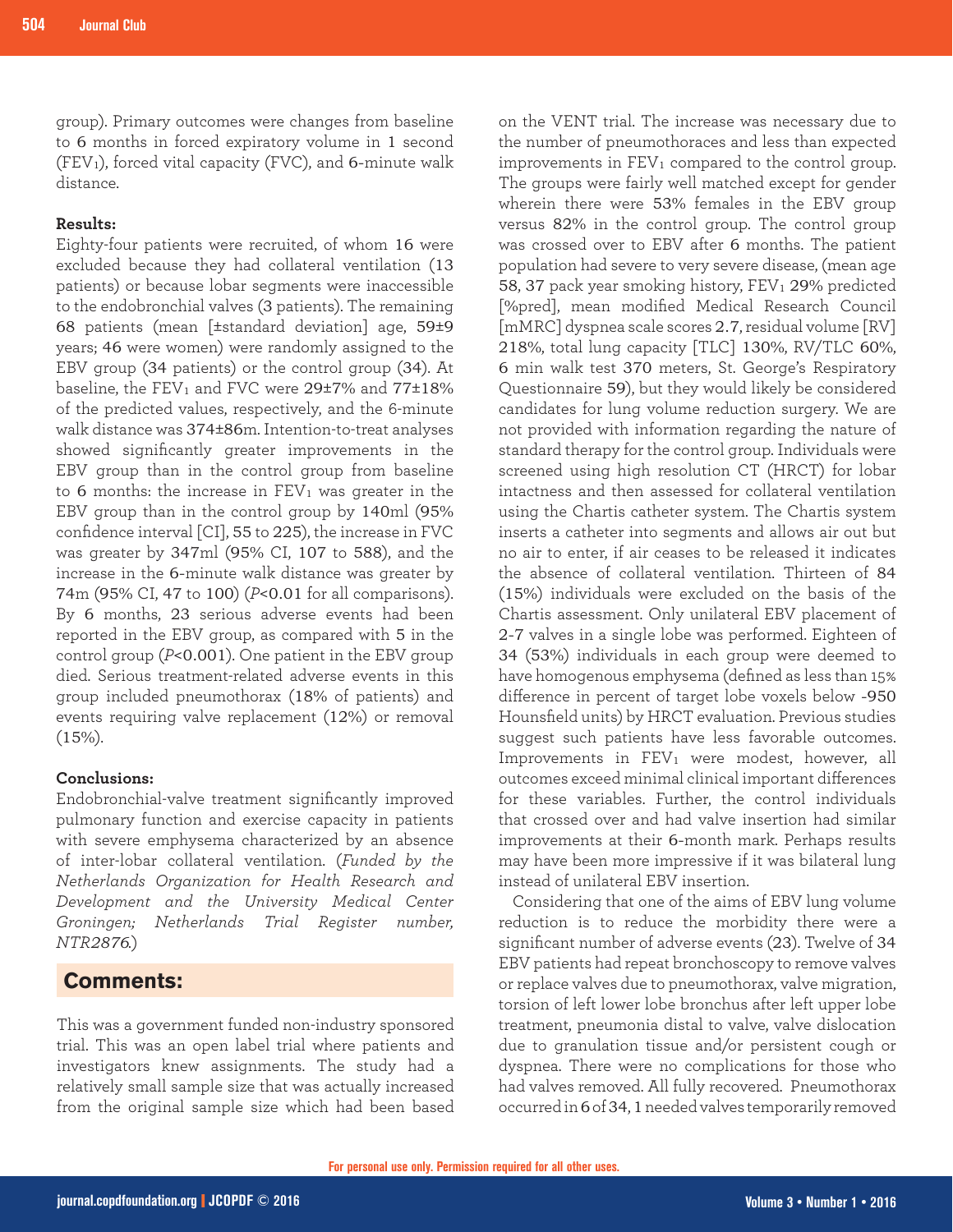and 2 permanently removed. Pneumothorax occurred within 1 day for all 6 individuals and while they were in still in the hospital. There was 1 death in the treatment group due to end stage COPD not deemed to be valve related. Given the relatively modest improvements and the substantial morbidity in the EBV treated group it remains debatable as to whether the benefits outweigh the risks compared to LVRS.

# **Abstract 2**

# **Bronchoscopic lung volume reduction with endobronchial valves for patients with heterogeneous emphysema and intact interlobar fissures (the BeLieVeR-HIFi study): a randomized controlled trial**

Davey C, Zoumot Z, Jordan S,et al. *Lancet*. 2015;386(9998):1066-1073.

#### **Background:**

Lung volume reduction surgery improves survival in selected patients with emphysema, and has generated interest in bronchoscopic approaches that might achieve the same effect with less morbidity and mortality. Previous trials with endobronchial valves have yielded modest group benefits because when collateral ventilation is present it prevents lobar atelectasis.

# **Methods:**

We did a single-center, double-blind sham-controlled trial in patients with both heterogeneous emphysema and a target lobe with intact interlobar fissures on CT of the thorax. We enrolled stable outpatients with chronic obstructive pulmonary disease who had an  $FEV<sub>1</sub>$  of less than 50% predicted, significant hyperinflation (total lung capacity >100% and residual volume >150%), a restricted exercise capacity (6 min walking distance <450m), and substantial breathlessness (mMRC dyspnea score ≥3). Participants were randomized (1:1) by computer-generated sequence to receive either valves placed to achieve unilateral lobar occlusion (bronchoscopic lung volume reduction) or a bronchoscopy with sham valve placement (control). Patients and researchers were masked to treatment allocation. The study was powered to detect a 15% improvement in the primary endpoint, the  $FEV<sub>1</sub>$  3 months after the procedure. Analysis was on an intentionto-treat basis. The trial is registered at controlled-trials. com, ISRCTN04761234.

#### **Findings:**

Fifty patients (62% male,  $FEV_1$  [% predicted] mean 31.7% [standard deviation 10.2]) were enrolled to receive valves (n=25) or sham valve placement (control, n=25) between March 1, 2012, and Sept 30, 2013. In the bronchoscopic lung volume reduction group,  $FEV<sub>1</sub>$ increased by a median 8.77% (IQR 2.27-35.85) versus 2.88% (0-8.51) in the control group (Mann-Whitney *p*=0.0326). There were 2 deaths in the bronchoscopic lung volume reduction group and 1 control patient was unable to attend for follow-up assessment because of a prolonged pneumothorax.

# **Interpretation:**

Unilateral lobar occlusion with endobronchial valves in patients with heterogeneous emphysema and intact interlobar fissures produces significant improvements in lung function. There is a risk of significant complications and further trials are needed that compare valve placement with lung volume reduction surgery.

# **Comments:**

This is a well-designed non-industry sponsored study. It is one of the few valve trials to have a sham valve placement control group and the assessment team was different from the procedure team. It had a relatively small sample size of only 50 individuals but it was powered according to results of the VENT trial. The patient population had severe disease, mean age 62, 54 pack year history,  $FEV<sub>1</sub>$  31% pred, RV 232% pred, TLC 137% pred, RV/TLC 62%, mMRC score 4, 6-minute walk distance 338, m Peak  $VO<sub>2</sub>$  0.89 (L/min), SGRQ 72.13. Patients were on inhaled corticosteroids, long-acting beta agonists, and long-acting muscarinic antagonists as tolerated. The follow-up was rather short at only three months. The procedures were all done by a single interventional pulmonologist. The procedure was performed on only 1 lung and perhaps there may have been more impressive improvements if both lungs were done but the high risk of pneumothorax makes it prudent to do only 1 lung at a time. Inclusion was based on CT assessment. While a panel of radiologists assessed if fissures were intact (90% oblique fissure visible) and if heterogeneity existed between lobes (at least 1 point difference in CT NETT scoring system), individuals also had a Chartis catheter evaluation for collateral ventilation. Interestingly 4 of 25 assigned to the treatment arm had collateral ventilation by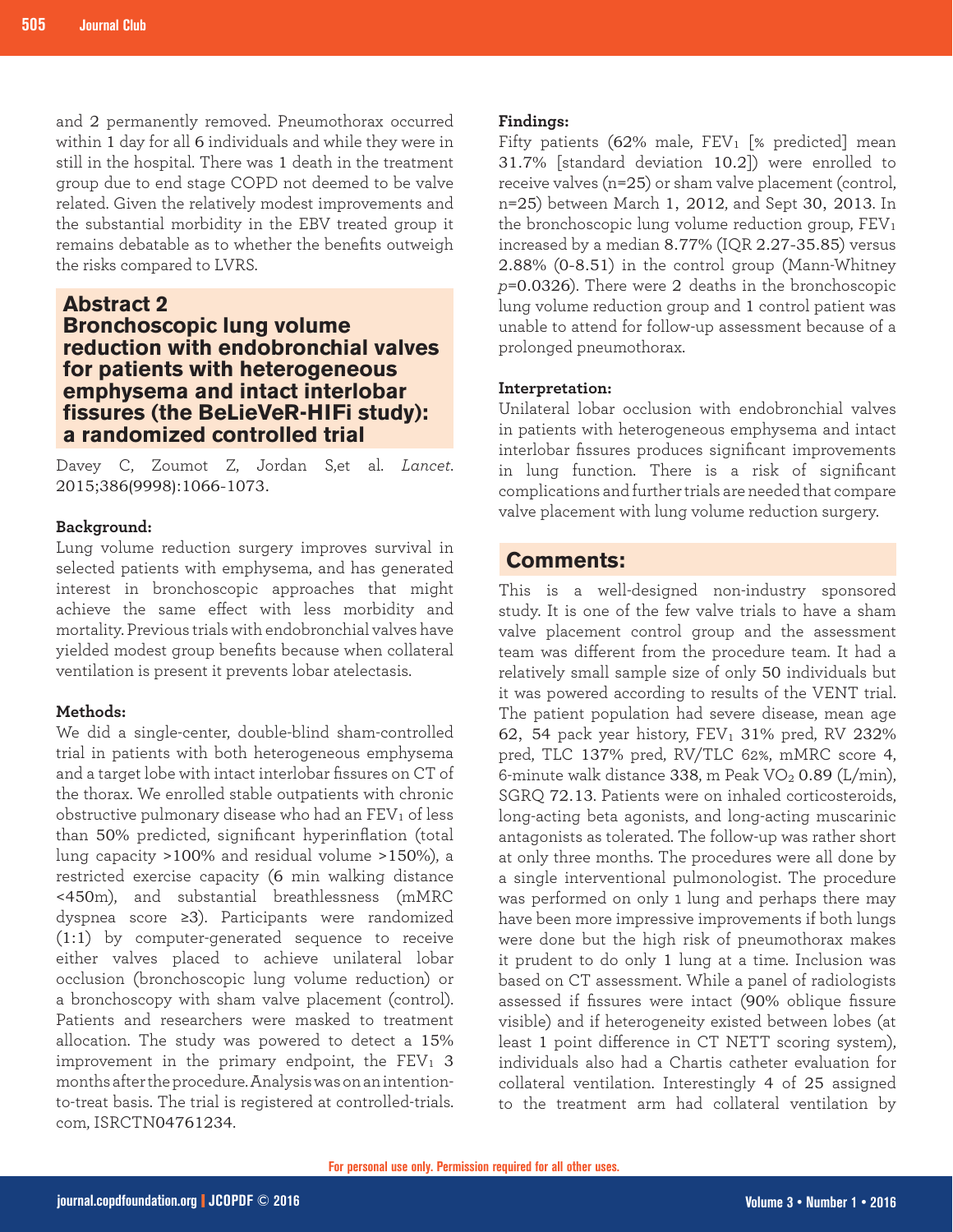Chartis evaluation. Retrospective review indicated that the Chartis assessment predicted better outcome with virtually all responders in the EBV group showing absence of collateral ventilation in the Chartis system. The rationale for developing endobronchial valve insertion techniques has been to achieve lung volume reduction without the morbidity and mortality associated with lung volume reduction surgery and/or to have an alternative for patients who are too ill to undergo surgery. Based on a review of this participant cohort physiology, they would likely have been considered healthy enough to undergo LVRS. There were 2 patients who developed pneumothoraces in the EBV group (8%) versus 1 in the Control group (4%) and there were 2 deaths in the EBV group, (1 end stage COPD, the other developed respiratory failure following difficult valve removal). Hence, it is debatable as to whether this trial demonstrated efficacy with less morbidity and mortality compared to LVRS.

# **Abstract 3 The accuracy of computed tomography to predict completeness of pulmonary fissures. A prospective study**

Kent MS, Ridge C, O'Dell D, Lo P, Whyte R, Gangadharan SP. *Ann Am Thorac Soc*. 2015;12(5):696-700.

#### **Rationale:**

Endobronchial valves are a potential alternative to lung volume reduction surgery for advanced emphysema. The greatest improvements in pulmonary function are seen in patients with complete pulmonary fissures, as determined by CT. However, the accuracy of CT to predict completeness of pulmonary fissures has not been compared with the reference standard of direct observation during thoracic surgery.

#### **Objectives:**

To determine the accuracy of CT scans to predict completeness of pulmonary fissures.

## **Methods:**

We conducted a double-blind, prospective trial in which completeness of pulmonary fissures was evaluated by direct observation during thoracic surgery. Preoperative CT scans were independently reviewed by 2 dedicated thoracic radiologists and completeness of the fissures

was recorded and compared with intraoperative findings.

# **Measurements and Main Results:**

The fissures of 46 patients were evaluated. The positive predictive value of CT scan to detect a complete fissure was 100% for the right major fissure and 75% for the left fissure, but only 33% for the right minor fissure. CT scans had a negative predictive value of 29% in evaluation of the right major fissure.

# **Conclusions:**

CT scans overestimate completeness of the right minor fissure and underestimate completeness of the right major fissure. These findings may have implications for the use of CT scans to select patients for endobronchial valve insertion.

# **Comments:**

This study, utilizing intraoperative evaluation of the fissures, provides an excellent reference standard for evaluating the ability of CT scan evaluation to discern the intactness of the fissures. The study participants were patients scheduled for VATS or open thoracotomy. Of the 48 participants only 15 had COPD and over half of them only had Stage I and none of the study participants had Stage IV and only 3 had Stage III. Collateral ventilation develops after birth and apparently is more common in patients with emphysema,<sup>6</sup> hence this may not be a representative population. The finding that CT scans may overestimate the intactness of the minor fissure is of clinical import given that collateral circulation from the middle lobe could indeed reduce the chances of successful upper lobe atelectasis despite successful EBV occlusion of all upper lobe segments.

# **Abstract 4**

**Outcomes of endobronchial valve treatment based on the precise criteria of an endobronchial catheter for detection of collateral ventilation under spontaneous breathing** 

Herzog D, Thomsen C, Poellinger A, et al. *Respiration*. 2016;91(1).

## **Background:**

Endoscopic lung volume reduction with valves is a valid therapeutic option for COPD patients with severe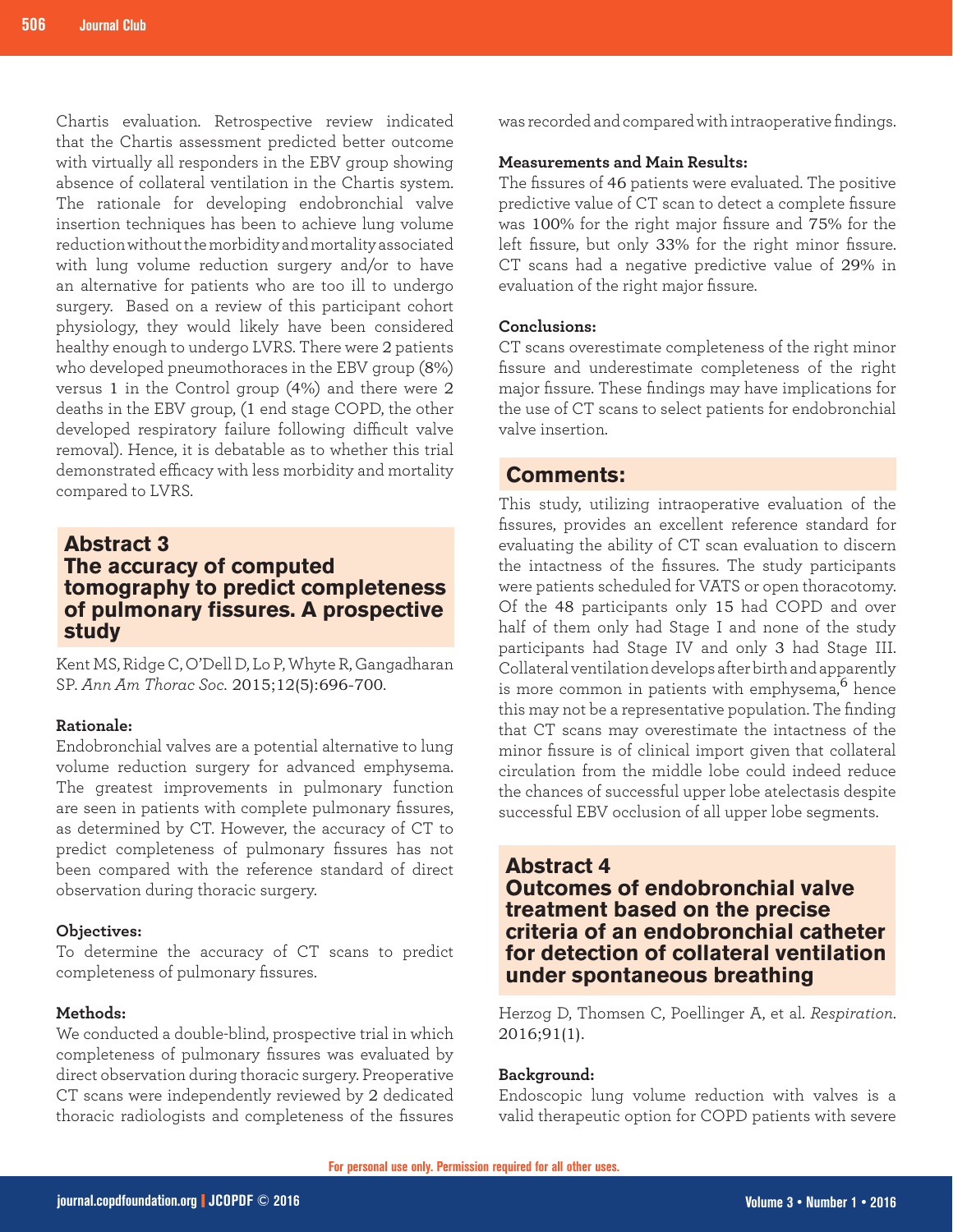**Summary** emphysema. The exclusion of interlobar collateral ventilation is an important predictor of clinical success.

#### **Objectives:**

Recently, a catheter-based endobronchial in vivo measurement system (Chartis, Pulmonx, USA) has become routine in the clinical evaluation of collateral status in target lobes, but the criteria for phenotyping collateral ventilation by Chartis evaluation have not yet been defined. We asked the questions, how many phenotypes can be identified using Chartis, what are the exact criteria to distinguish them, and how do the Chartis phenotypes respond to valve insertion?

# **Methods:**

In a retrospective study, 406 Chartis assessments of 166 patients with severe COPD were analyzed. Four Chartis phenotypes, collateral ventilation positive (CV+), collateral ventilation negative (CV-), low flow (LF) and low plateau were identified. Fifty-two patients without collateral ventilation were treated with valves and followed for 3 months.

# **Results:**

The Chartis phenotypes were discriminated with respect to decline in expiratory peak flow, increase in resistance index and change in total exhaled volume after 1, 2, 3, 4 and 5 minutes of measurement time (*p*<0.0001, ANOVA), and the cutoff criteria were defined accordingly. To examine the application of these phenotyping criteria, students applied them to 100 Chartis assessments, and they demonstrated almost perfect inter- and intra-observer agreements (x03BA; >0.9). Compared to baseline, collateral negative and low flow patients with ipsilateral collateral ventilation negative lobe showed an improvement in FEV1 (*p*<0.05), vital capacity (*p*<0.05) and target lobe volume reduction (*p*<0.005) after valve insertion.

# **Conclusion:**

This study describes the most prevalent Chartis phenotypes.

# **Comments:**

This study is included as it further supports the utility of the Chartis catheter system and suggests phenotyping criteria that may further assist in assessing which patients are best candidates for EBV intervention.

While the results of the clinical trials above show some promise, there remain questions about the benefits versus risks of EBV lung volume reduction. The high rate of pneumothoraces in the Klooster trial versus the Davey trial likely reflects the more stringent selection for patients without collateral ventilation. Pneumothoraces likely occur in this patient population as a result of rupture of bullae or blebs and/or change in conformation of the lung with complete atelectasis of the target lobe. Hence the use of the Chartis catheter likely enriches the number of patients in the EBV group who achieve significant lobar collapse and thus increases the risk of pneumothorax. Further, it is clear that not all patients are good candidates for EBV, for example if the bronchus is too short it may lead to early expectoration. For patients who require valve removal, more difficult extractions may require rigid bronchoscopy to remove a valve and cardiothoracic surgical back up should be available. Given the high pneumothorax rate it is not necessarily an option to consider for those "too ill" for LVRS. Hence, it remains unclear where EBV insertion should be considered. Should it be used in early stages, as a bridge to LVRS or to lung transplantation? To answer these and other questions clearly there is a need for larger prospective trials directly comparing LVRS to EBV insertion.